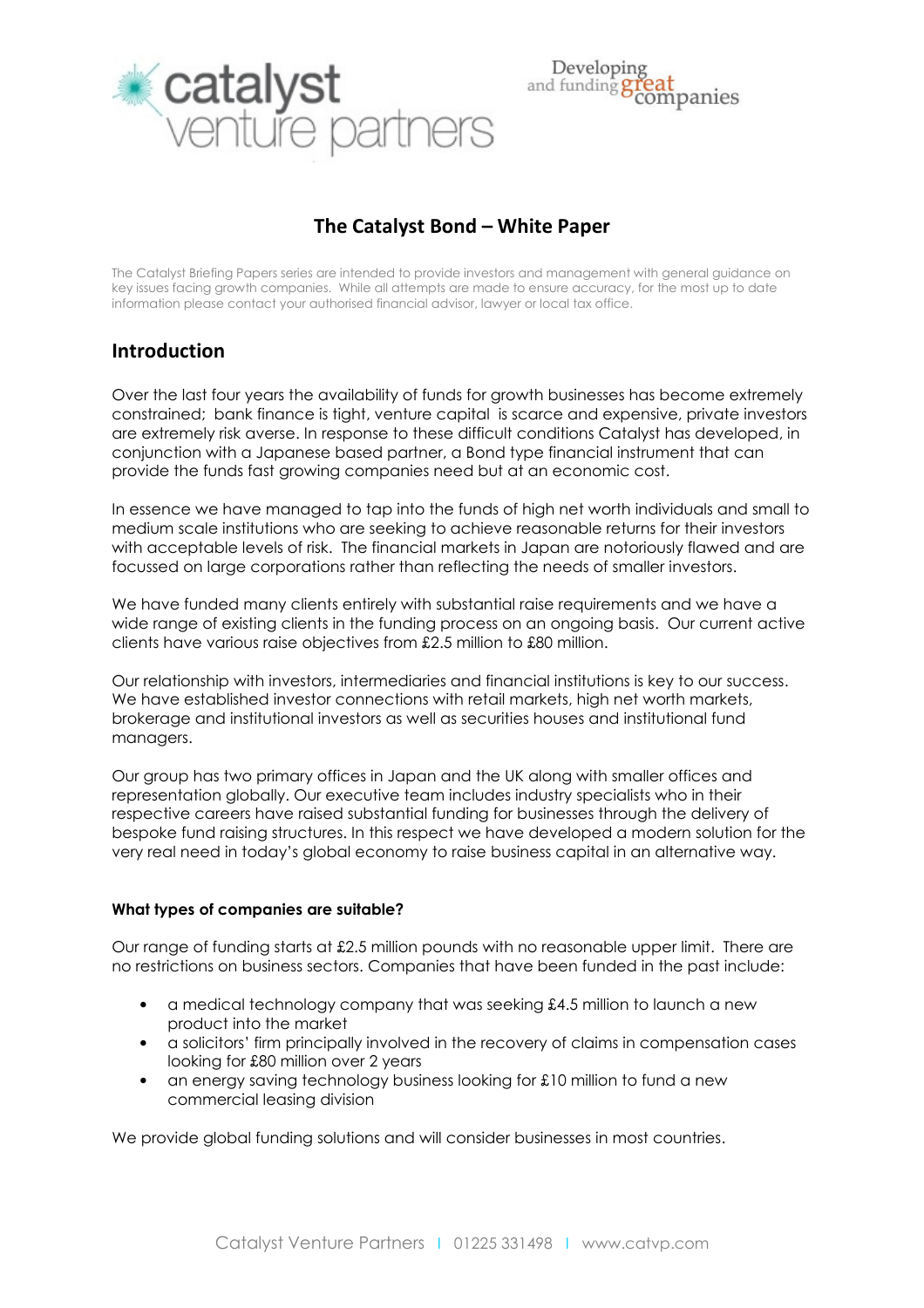#### The Bond Terms

The Bond is a fixed term debt instrument raised from the Japanese investment market using unique investment instruments (Special Purpose Vehicles) bespoke to each individual client. These SPV's act as a fund for the client, and in turn as an investment opportunity for our investor network. The SPV's we build sit between the investor and the client and are used to raise funds from the market for lending to the client without the need for the client to release any equity.

The Bond typically carries a coupon of about 8%. This coupon must be paid by the investee company quarterly in arrears. The Bond matures in three years and funds must be paid back at that point. In practice it is usually possible to extend the maturation period by up to three years although additional fees are charged.

As well as the interest cost each Bond carries additional costs associated with preparing, issuing, hedging, and managing the Bond. Typically these costs add an additional 4% per annum to the cost of the bond giving an annual average cost of about 12%.

### The Process

Our process involves a number of steps:

- 1. Initial due diligence: We review the business plan, meet with the team and come to a view as to the feasibility of progressing. If the view of the underwriting team is positive then we move to formal due diligence.
- 2. Formal due diligence: This involves a detailed examination of all aspects of the business including management, commercial strategy etc.
- 3. Formal Issuing of structuring terms.
- 4. Structuring and Marketing the Bond: This involves the preparation of all documents and obtaining of all permissions and licences required to issue the Bond. It will take approx. 10 weeks to build the instrument and complete this stage.